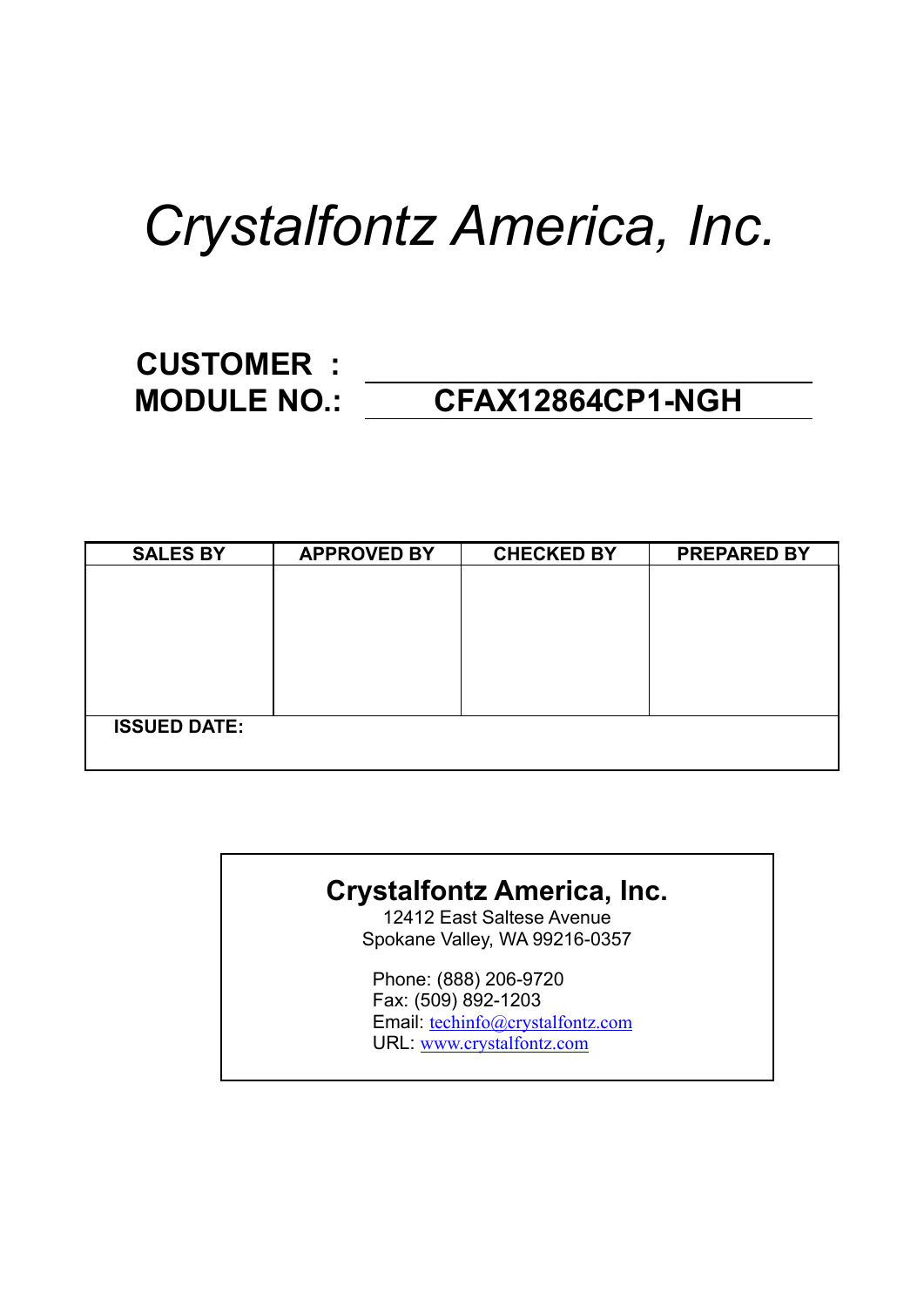# **Contents**

- 1.Module Classification Information
- 2.Precautions in use of LCD Modules
- 3.General Specification
- 4.Absolute Maximum Ratings
- 5.Electrical Characteristics
- 6.Optical Characteristics
- 7.Interface Description
- 8.Contour Drawing & Block Diagram
- 9. Display Control Instruction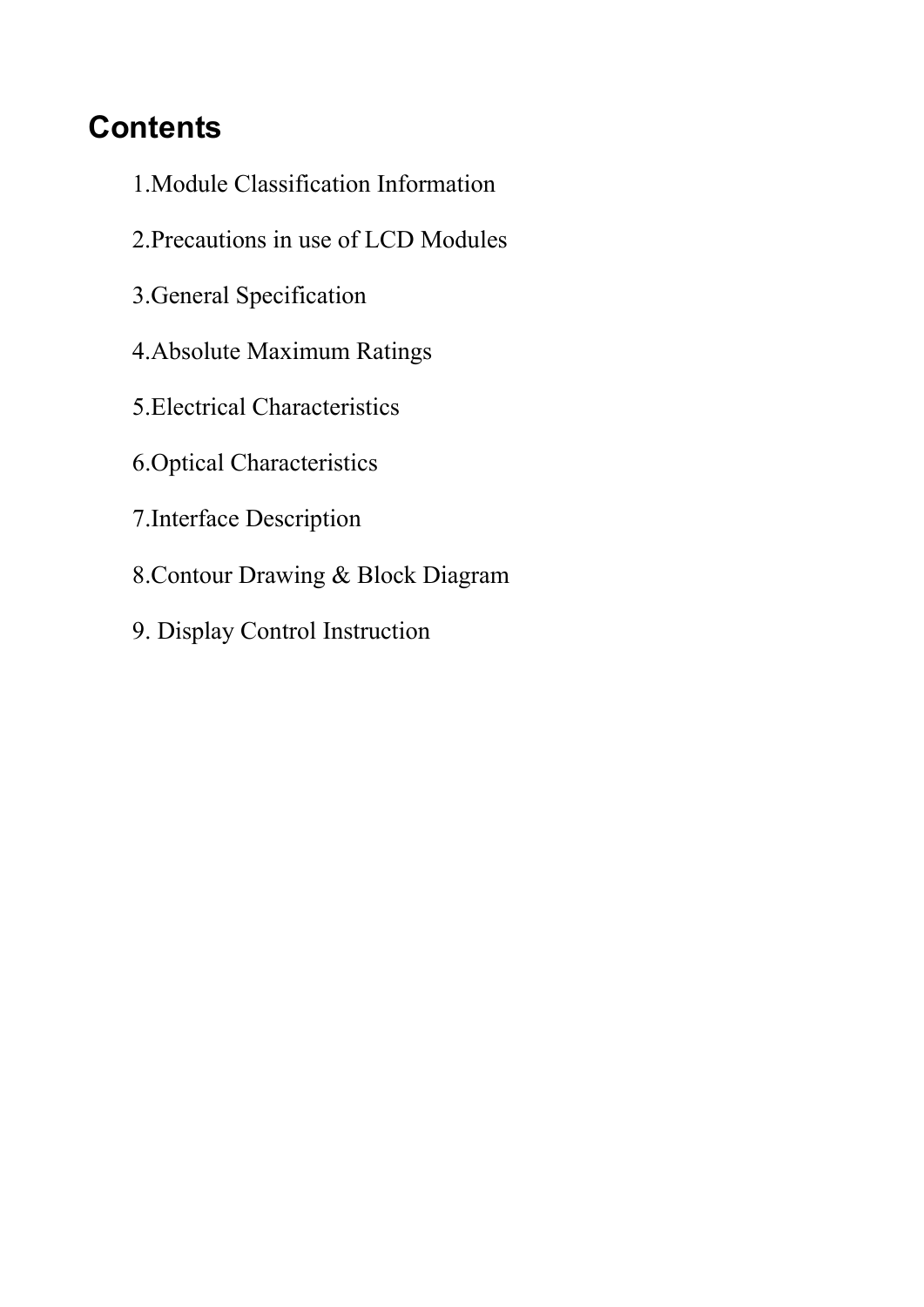#### **1.Module Classification Information**

#### **CFA X 1 2 8 6 4 CP1**-**N G H**

 $0$   $0$   $3$   $40$   $90$   $0$   $0$ 

| $\circled{1}$ | Brand: CRYSTALFONTZ AMERICA, INCORPORATED                                   |                                                       |                                          |  |  |
|---------------|-----------------------------------------------------------------------------|-------------------------------------------------------|------------------------------------------|--|--|
| $\circled{2}$ | Display Type : $H \rightarrow$ Character Type, $G \rightarrow$ Graphic Type |                                                       |                                          |  |  |
| $\circledS$   |                                                                             | Display's logical dimensions: 128 pixels by 64 pixels |                                          |  |  |
|               | $\circledA$ Model serials no.: C                                            |                                                       |                                          |  |  |
| $\circledS$   | Backlight Type:                                                             | $N \rightarrow W$ ithout backlight                    | $P\rightarrow$ LED, Bule                 |  |  |
|               |                                                                             | $B \rightarrow EL$ , Blue green                       | $A \rightarrow$ LED, Amber               |  |  |
|               |                                                                             | $D \rightarrow EL$ , Green                            | $R \rightarrow$ LED, Red                 |  |  |
|               |                                                                             | $W \rightarrow EL$ , White                            | $O \rightarrow$ LED, Orange              |  |  |
|               |                                                                             | F→CCFL, White                                         | G→LED, Green                             |  |  |
|               |                                                                             | Y→LED, Yellow Green                                   | $T\rightarrow$ LED, White                |  |  |
| $^{\circ}$    | LCD Mode:                                                                   | $B \rightarrow TN$ Positive, Gray                     | $T \rightarrow FSTN$ Negative            |  |  |
|               |                                                                             | N→TN Negative,                                        |                                          |  |  |
|               |                                                                             | G→STN Positive, Gray                                  |                                          |  |  |
|               |                                                                             | Y→STN Positive, Yellow Green                          |                                          |  |  |
|               |                                                                             | $M \rightarrow STN$ Negative, Blue                    |                                          |  |  |
|               |                                                                             | F→FSTN Positive                                       |                                          |  |  |
|               | $\circ$ LCD Polarizer Type/                                                 | $A \rightarrow$ Reflective, N.T, 6:00                 | $H \rightarrow$ Transflective, W.T,6:00  |  |  |
|               | Temperature range/<br>View direction                                        | D $\rightarrow$ Reflective, N.T, 12:00                | $K \rightarrow$ Transflective, W.T,12:00 |  |  |
|               |                                                                             | $G \rightarrow$ Reflective, W. T, 6:00                | C $\rightarrow$ Transmissive, N.T,6:00   |  |  |
|               |                                                                             | J->Reflective, W. T, 12:00                            | $F \rightarrow$ Transmissive, N.T,12:00  |  |  |
|               |                                                                             | $B \rightarrow$ Transflective, N.T,6:00               | I $\rightarrow$ Transmissive, W. T, 6:00 |  |  |
|               |                                                                             | $E \rightarrow$ Transflective, N.T.12:00              | L→Transmissive, W.T,12:00                |  |  |
|               | <sup>⑧</sup> Special Code                                                   | P1/P: "C" module with ZIF tail                        |                                          |  |  |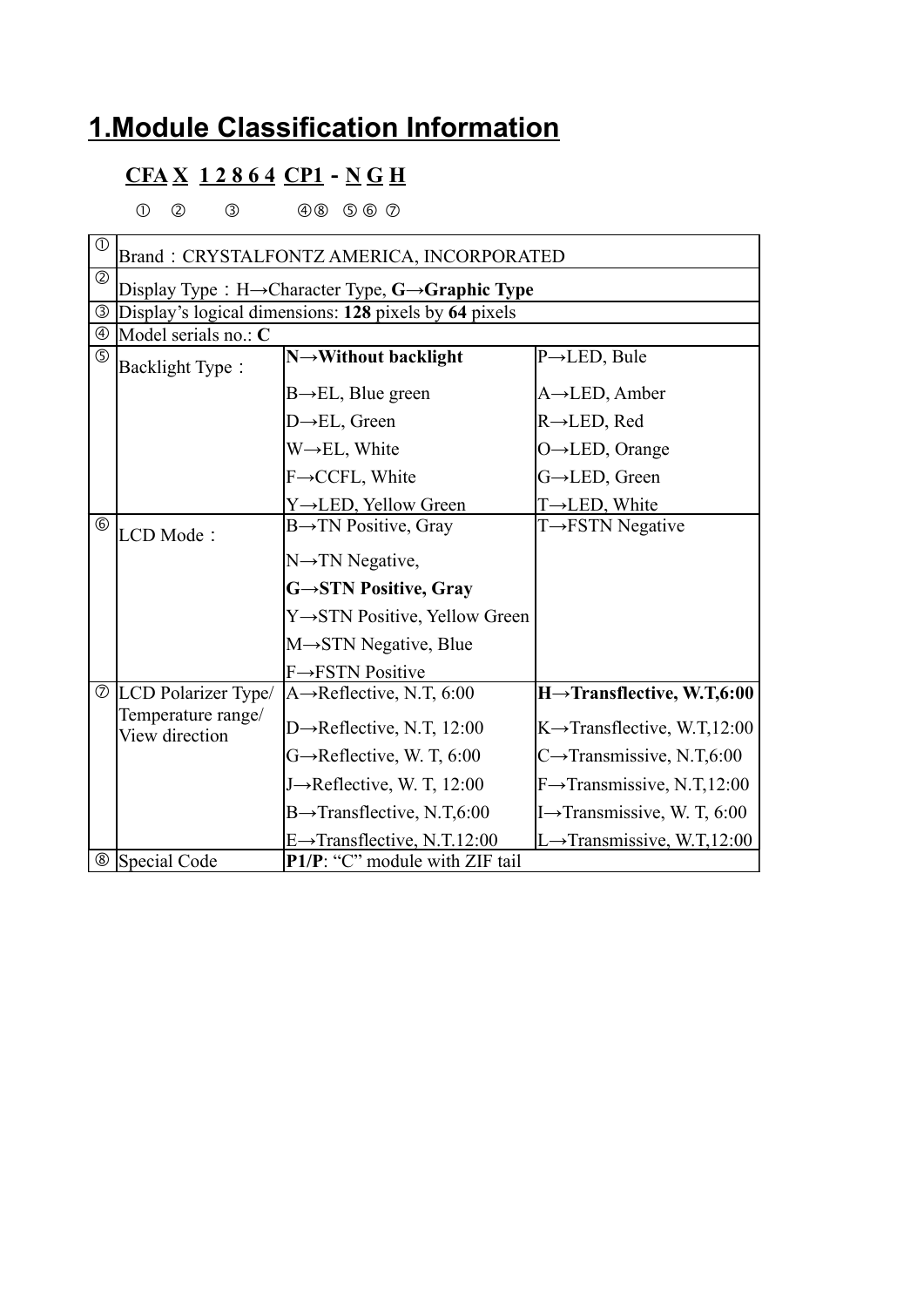#### **2.Precautions in use of LCD Modules**

- (1) Avoid applying excessive shocks to the module or making any alterations or modifications to it.
- (2) Don't make extra holes on the printed circuit board, modify its shape or change the components of LCD module.
- (3) Don't disassemble the LCM.
- (4) Don't operate it above the absolute maximum rating.
- (5) Don't drop, bend or twist LCM.
- (6) Soldering: only to the I/O terminals.
- (7) Storage: please storage in anti-static electricity container and clean environment.

| <b>Item</b>           | <b>Dimension</b>                         | Unit |
|-----------------------|------------------------------------------|------|
| Number of Characters  | $128 \times 64$                          |      |
| Module dimension      | 83.9 x 56.0 x 1.9(MAX)                   | mm   |
| View area             | 52.0x 33.5                               | mm   |
| Active area           | 47.34x 26.86                             | mm   |
| Dot size              | $0.35 \times 0.4$                        | mm   |
| Dot pitch             | $0.37 \times 0.42$                       | mm   |
| LCD type              | <b>STN Positive, Transflective, Gray</b> |      |
| Duty                  | 1/64                                     |      |
| View direction        | $6$ o'clock                              |      |
| <b>Backlight Type</b> |                                          |      |

#### **3.General Specification**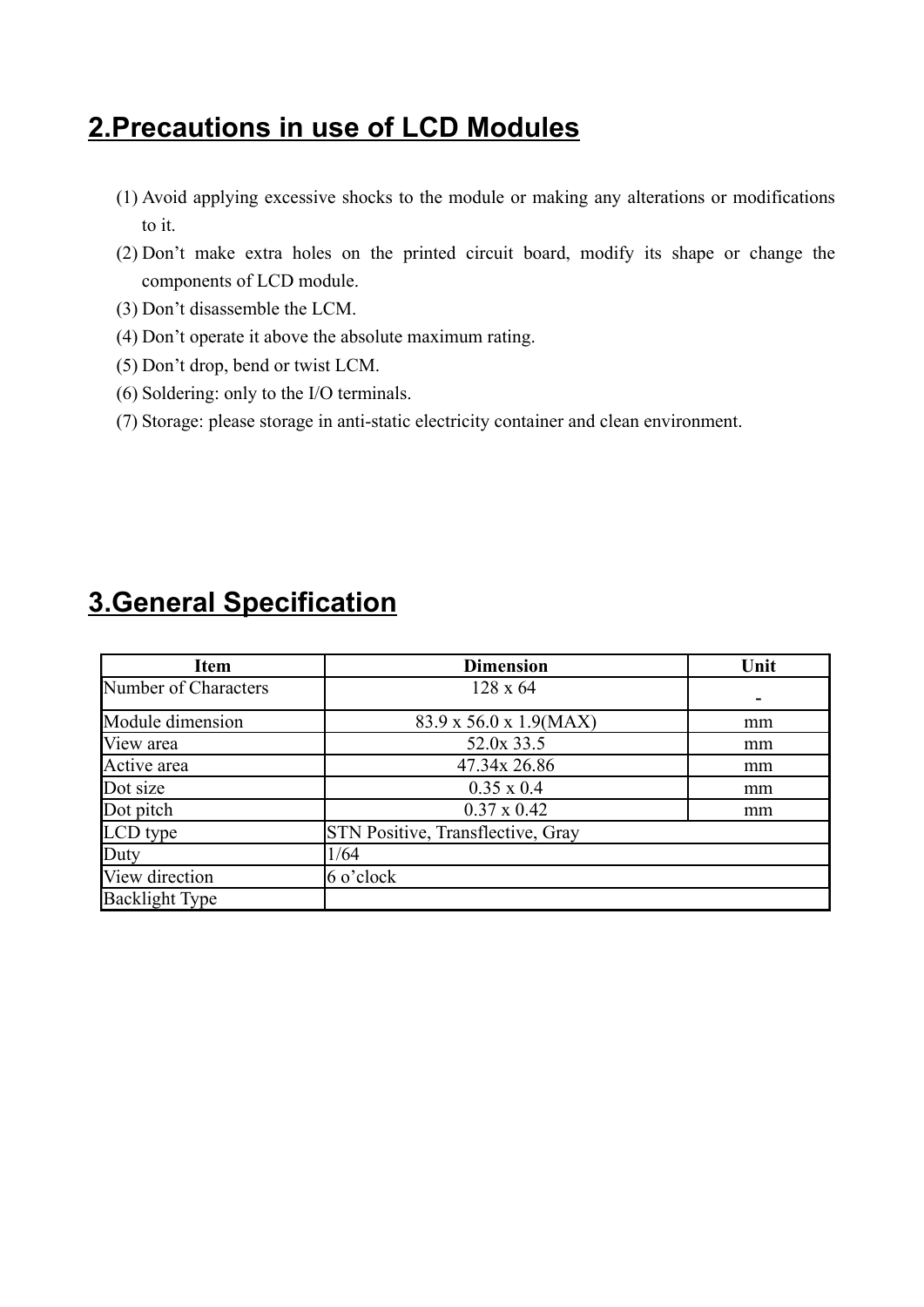### **4.Absolute Maximum Ratings**

| Item                         | <b>Symbol</b>  | Min          | <b>Typ</b> | <b>Max</b>   | Unit        |
|------------------------------|----------------|--------------|------------|--------------|-------------|
| <b>Operating Temperature</b> | $T_{OP}$       | $-20$        |            | $+70$        | $^{\circ}C$ |
| <b>Storage Temperature</b>   | $T_{ST}$       | $-30$        |            | $+80$        | $^{\circ}C$ |
| Input Voltage                | $\rm V_I$      | $\rm V_{SS}$ |            | $\rm V_{DD}$ |             |
| Supply Voltage For Logic     | $VDD-VSS$      | 2.4          |            | 3.6          |             |
| Supply Voltage For LCD       | $V_0 - V_{ss}$ | 4.0          |            | 15.0         |             |

### **5.Electrical Characteristics**

| Item                   | <b>Symbol</b>       | <b>Condition</b>    | Min           | <b>Typ</b> | <b>Max</b>         | Unit                    |
|------------------------|---------------------|---------------------|---------------|------------|--------------------|-------------------------|
| Supply Voltage For     | $V_{DD}$ - $V_{SS}$ |                     | 2.4           |            | 3.6                | V                       |
| Logic                  |                     |                     |               |            |                    |                         |
| Supply Voltage For LCD | $V_{DD}$ - $V_0$    | Ta= $-20^{\circ}$ C |               |            | 9.2                | $\bf V$                 |
|                        |                     | $Ta = 25^{\circ}C$  |               |            |                    | V                       |
|                        |                     | $Ta=+70^{\circ}C$   |               | 8.2        |                    | $\overline{\mathsf{V}}$ |
|                        |                     |                     |               |            |                    |                         |
|                        |                     |                     | 7.2           |            |                    |                         |
| Input High Volt.       | $V_{\rm IH}$        |                     | $0.8 V_{DD}$  |            | $V_{DD}$           | V                       |
| Input Low Volt.        | $V_{IL}$            |                     |               |            | 0.2V <sub>DD</sub> | V                       |
| Output High Volt.      | $V_{OH}$            |                     | $V_{DD}$ -0.4 |            |                    | V                       |
| Output Low Volt.       | $\rm V_{OL}$        |                     |               |            | 0.4                | V                       |
| Supply Current         | $I_{DD}$            | $V_{DD} = 3.6$      |               | 80         |                    | mA                      |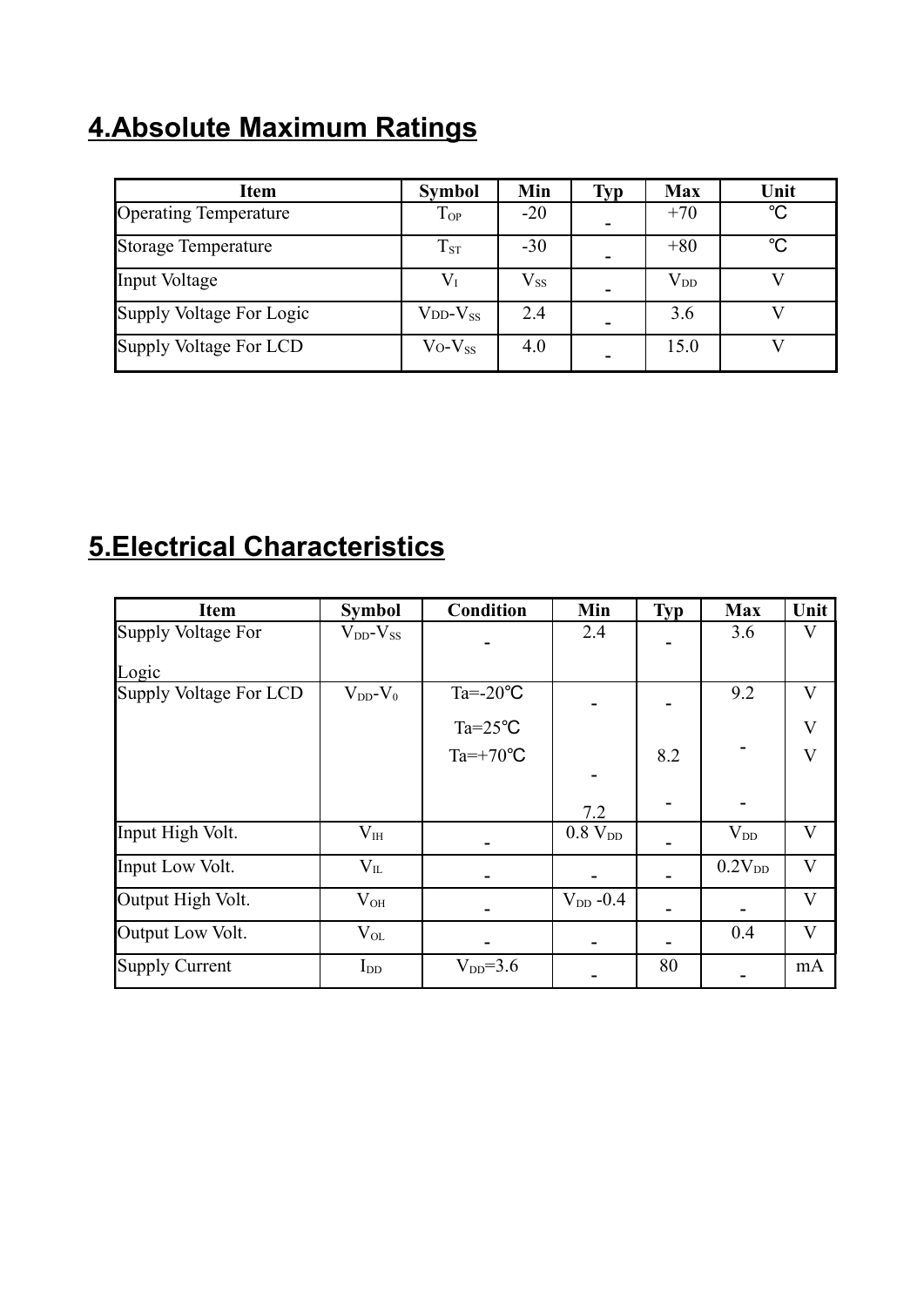## **6.Optical Characteristics**

| <b>Item</b>          | <b>Symbol</b>         | <b>Condition</b> | Min   | <b>Typ</b> | <b>Max</b> | Unit |
|----------------------|-----------------------|------------------|-------|------------|------------|------|
| View Angle           | $(V)\theta$           | $CR \geq 3$      | 15    |            | 105        | deg  |
|                      | $(\mathrm{H})\varphi$ | $CR \ge 3$       | $-30$ |            | 30         | deg  |
| Contrast Ratio       | <b>CR</b>             | -                |       | 3          |            |      |
| <b>Response Time</b> | T rise                |                  |       | 110        | 220        | ms   |
|                      | T fall                |                  |       | 260        | 520        | ms   |

#### **6.1 Definitions**



#### **■View Angles** ■**Contrast Ratio**

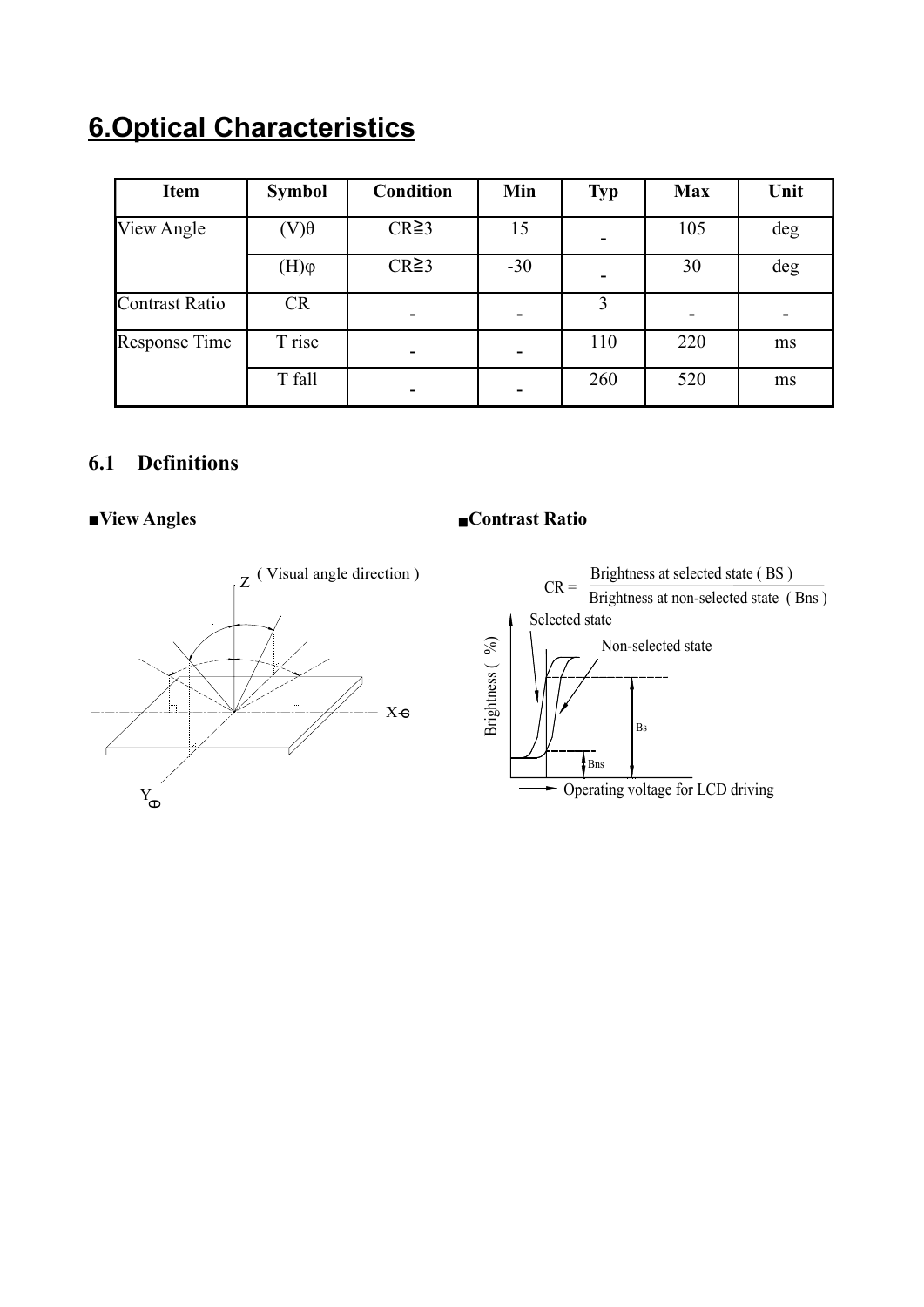#### ■ **Response Time**

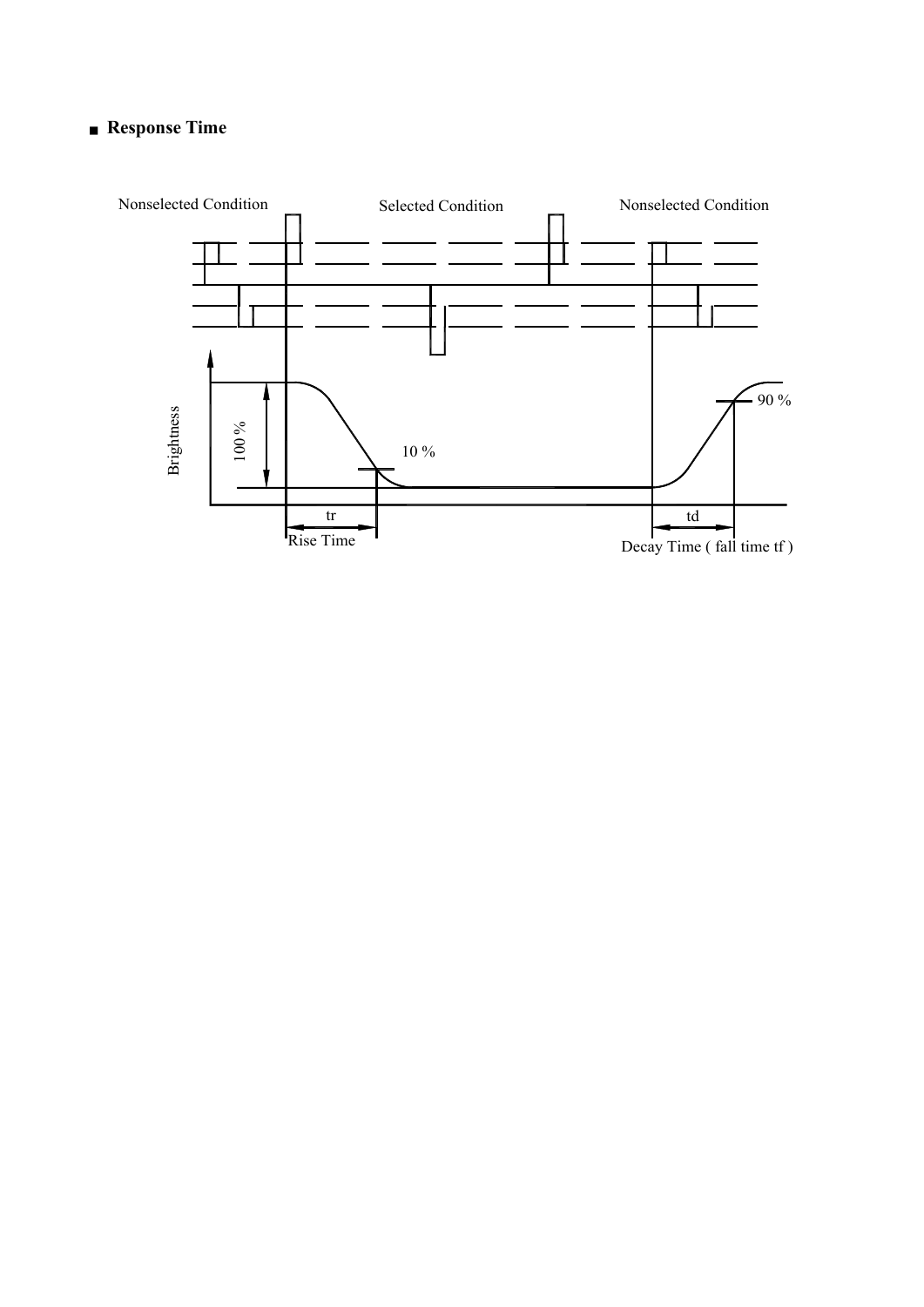# **7.Interface Description**

| Pin No.        | <b>Symbol</b>   | I/O                      | <b>Description</b>                                                                                                                                                                                                                                                                                                                                             |
|----------------|-----------------|--------------------------|----------------------------------------------------------------------------------------------------------------------------------------------------------------------------------------------------------------------------------------------------------------------------------------------------------------------------------------------------------------|
| 1              | <b>VDD</b>      |                          | Power supply pin for logic.                                                                                                                                                                                                                                                                                                                                    |
| $\overline{2}$ | <b>VSS</b>      | $\overline{\phantom{0}}$ | Ground pin, connected to 0V                                                                                                                                                                                                                                                                                                                                    |
| 3              | CS1B            | $\mathbf I$              | Chip select input pins<br>Data/instruction i/o is enabled only when CS1Bis"L"and CS2"H".<br>When chip select is non-active, DB0 TO DB7 may be high impedance.                                                                                                                                                                                                  |
| $\overline{4}$ | CS <sub>2</sub> | $\mathbf I$              | Chip select input pins<br>Data/instruction i/o is enabled only when CS1Bis"L"and CS2"H".<br>When chip select is non-active, DB0 TO DB7 may be high impedance.                                                                                                                                                                                                  |
| 5              | <b>RES</b>      | $\mathbf I$              | Reset input pin<br>When RESETB is "L", initialization is executed.                                                                                                                                                                                                                                                                                             |
| 6              | <b>RS</b>       | $\mathbf I$              | Register select input pin<br>$-RS = "H":DB0$ to DB7 are display data<br>$-RS = "L" : DB0$ to DB7 are control data                                                                                                                                                                                                                                              |
| $\overline{7}$ | R/W             | $\mathbf I$              | When connected to 80-family MPU:<br>Write enable clock input pin. The data ON DB0~DB7 are latched at the<br>rising edge of the /WR signal.<br>When connected to 68-family MPU:<br>$RW = "H":$ read<br>$RW = "L"$ : write                                                                                                                                       |
| 8              | E               | $\bf{I}$                 | When connected to 80-family MPU:<br>Read enable clock input pin. When /RD is "L", DB0~DB7 are in an<br>output status<br>When connected to 68-family MPU:<br>$RW = "H"$ : When E is "H", DB0~DB7 are in an output status<br>$RW = "L"$ : The data on DB0~DB7 are latched at the falling edge of the E<br>signal                                                 |
| $9 - 16$       | $DB0\neg DB7$   | I/O                      | 8-bit bi-directional data bus that is connected to the standard 8-bit<br>microprocessor data bus.<br>When the serial interface selected(PS="L")<br>DB0~DB5: high impedance<br>DB6: serial input clock (SCLK)<br>DB7: serial input data (SID)<br>When chip select is not active, DB0~DB7 may be high impedance.                                                 |
| 17             | MI              | $\mathbf{I}$             | Microprocessor interface selects pin.<br>MI="H": 6800-series MPU interface<br>MI="L": 8080-series MPU interface                                                                                                                                                                                                                                                |
| 18             | <b>PS</b>       | I                        | Parallel/Serial data input select pin.<br>Read/Write<br>Interface<br>Data<br>Serial clock<br>PS="H": Parallel DB0~DB7 E_RD,RW_WR<br>PS="L": Serial<br>$SID(DB7)$ Write only<br>SCLK(DB6)<br>In serial mode, it is impossible to read data from the on-chip RAM. And<br>DB0 to DB5 are high impedance and E_RD and RW_WR must be fixed<br>to either "H" or "L". |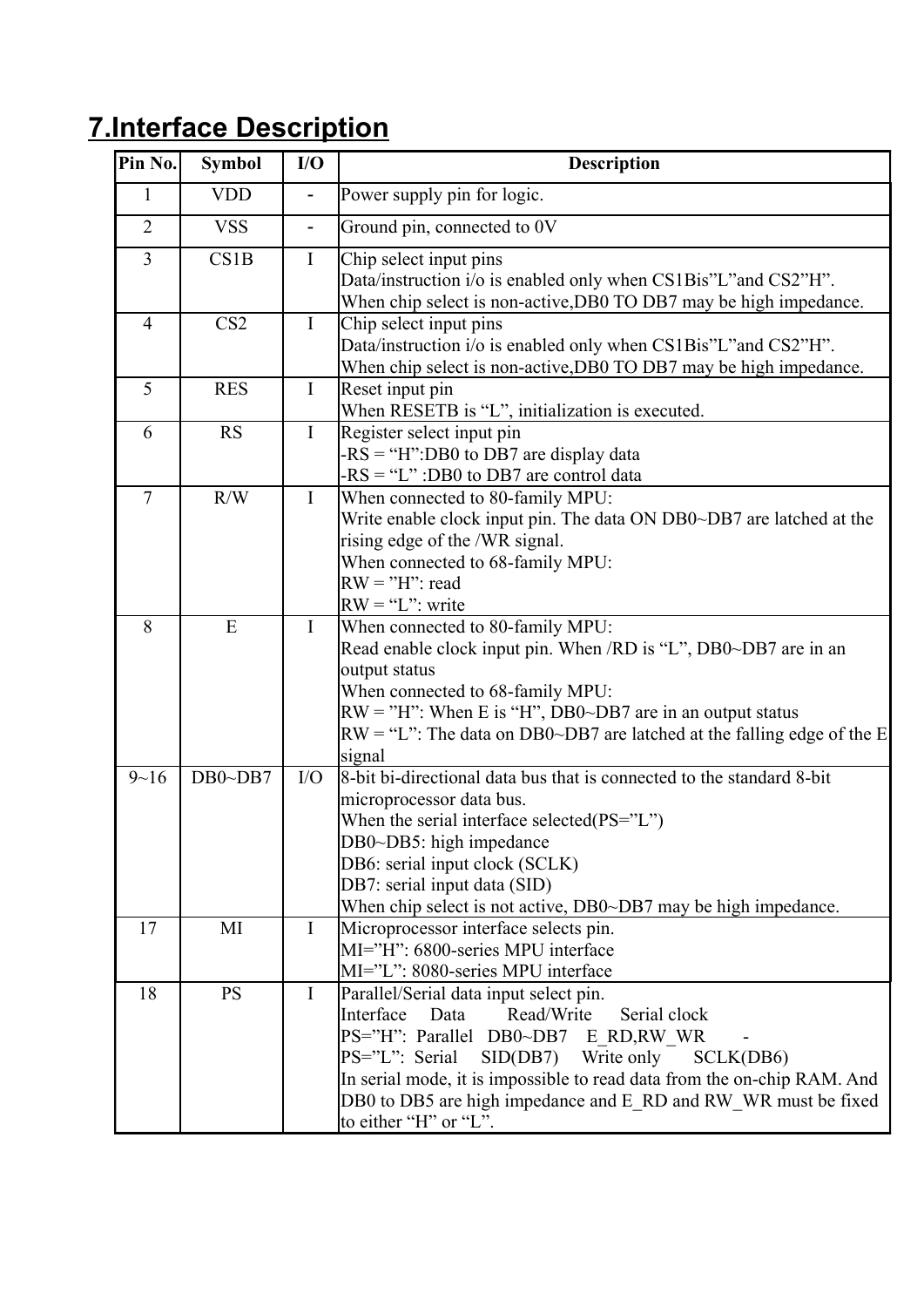#### **8.Contour Drawing & Block Diagram**

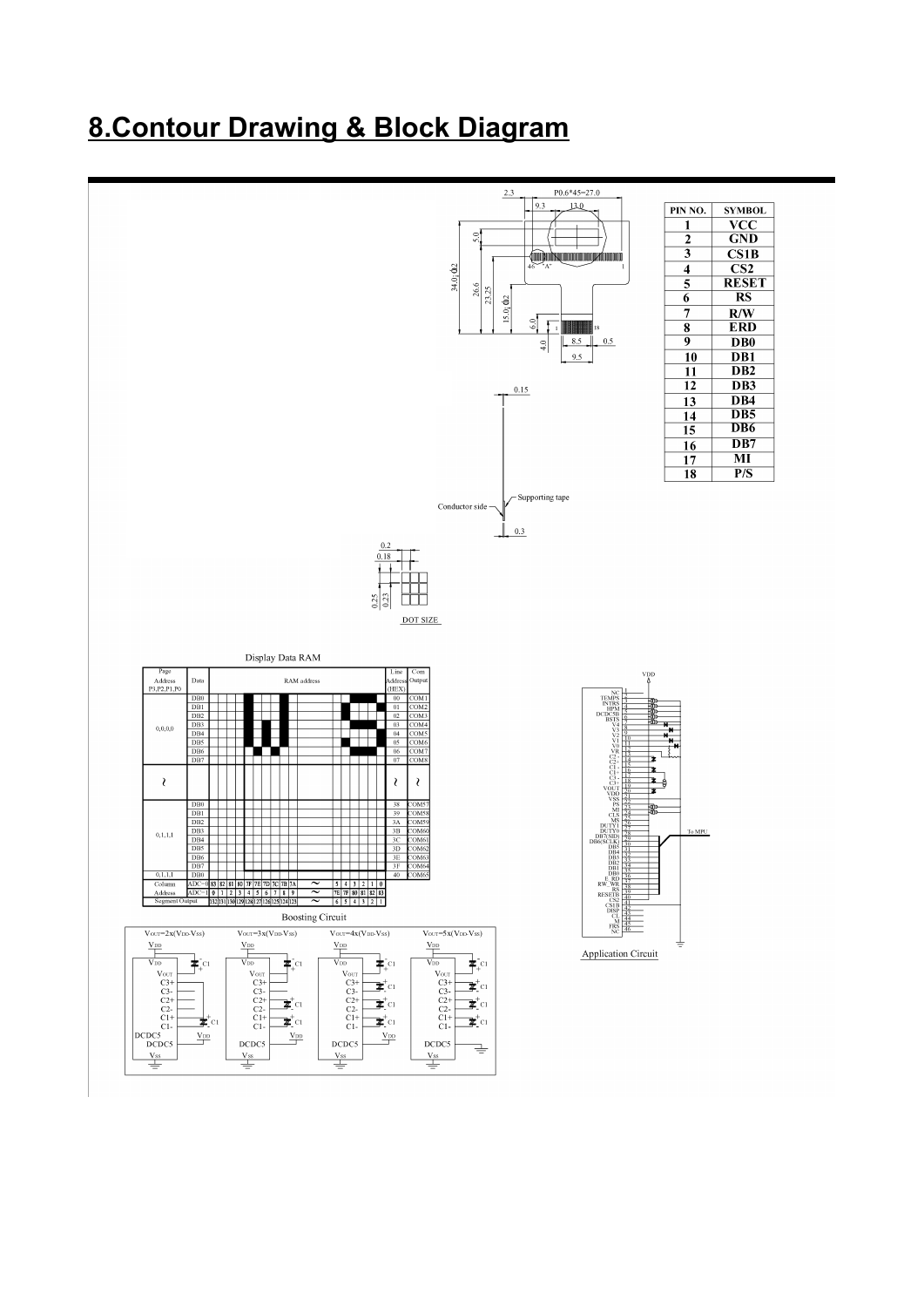1:1 Outline Drawing CFAX12864CP1-NGH



Always verify print accuracy with physical part, or by measuring the printout.